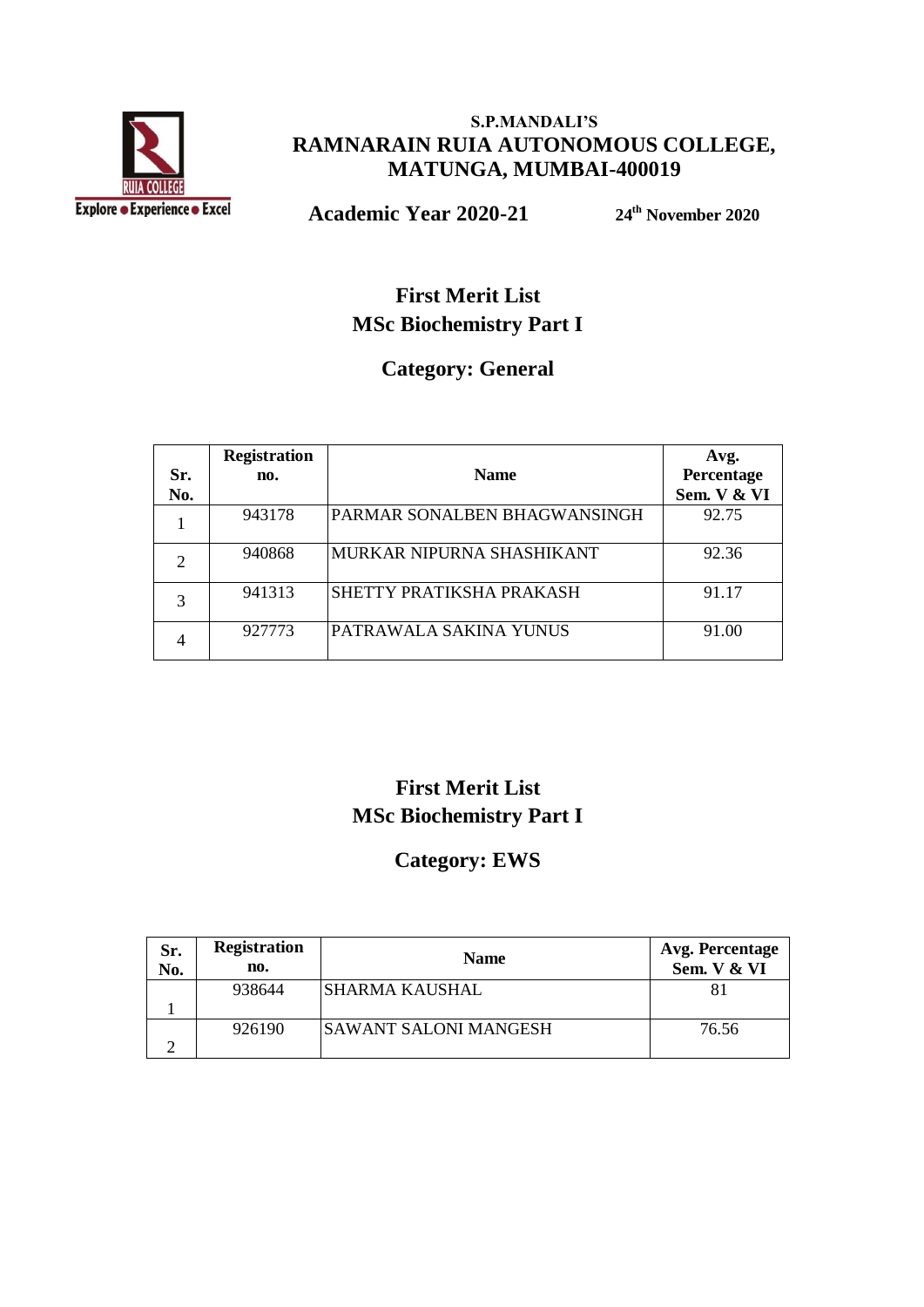## **First Merit List MSc Biochemistry Part I**

## **Category: NT D**

| Sr. | <b>Registration</b> | <b>Name</b>            | <b>Avg. Percentage</b> |
|-----|---------------------|------------------------|------------------------|
| No. | no.                 |                        | Sem. V & VI            |
|     | 931246              | IMUNDE MAYUR MURLIDHAR | 82.25                  |

## **First Merit List MSc Biochemistry Part I**

## **Category: OBC**

|               | <b>Registration</b> |                             | Avg.        |
|---------------|---------------------|-----------------------------|-------------|
| Sr.           | no.                 | <b>Name</b>                 | Percentage  |
| No.           |                     |                             | Sem. V & VI |
|               | 925804              | MHATRE RUTUJA BHARGAV       | 90.90       |
|               |                     |                             |             |
|               | 930828              | <b>NAWAR SAKSHI MILIND</b>  | 87.65       |
| 2             |                     |                             |             |
|               | 934654              | <b>KALE SHRUTIKA MAHESH</b> | 81.59       |
| $\mathcal{R}$ |                     |                             |             |
|               | 931829              | * CHAUDHARI RUTUJA MANGESH  | 78.50       |
| 4             |                     |                             |             |
|               | 945057              | * MHASKAR ANIKET DATTA      | 78.50       |
| 5             |                     |                             |             |